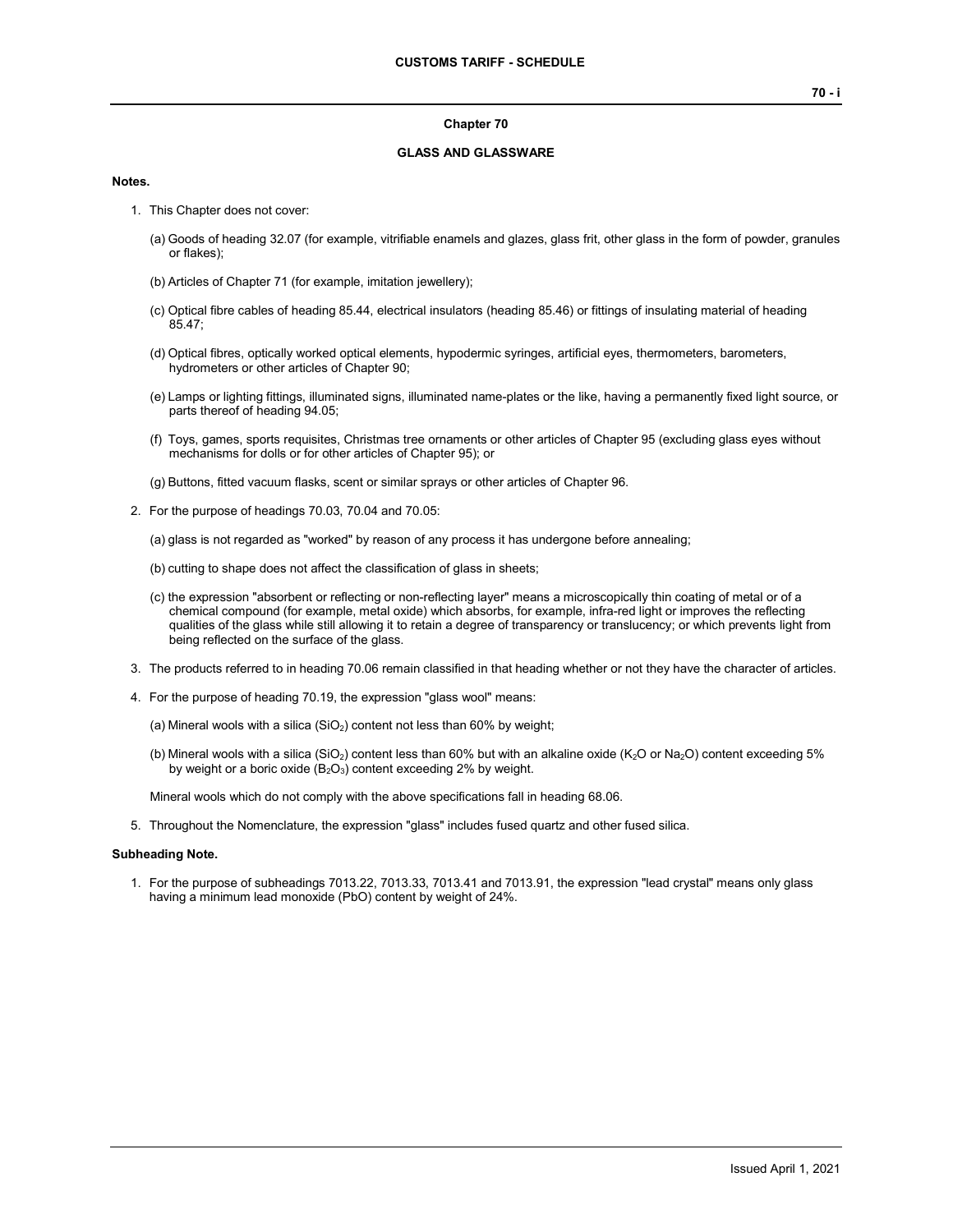# **CUSTOMS TARIFF - SCHEDULE**

| <b>Tariff</b><br>SS<br>Item | <b>Description of Goods</b>                                                                                                                                         | Unit of<br>Meas. | <b>MFN</b><br><b>Tariff</b> | <b>Applicable</b><br><b>Preferential Tariffs</b>                                                                               |
|-----------------------------|---------------------------------------------------------------------------------------------------------------------------------------------------------------------|------------------|-----------------------------|--------------------------------------------------------------------------------------------------------------------------------|
|                             | 7001.00.00 00 Cullet and other waste and scrap of glass; glass in the mass.                                                                                         | KGM              | Free                        | CCCT, LDCT, GPT,<br>UST, MXT, CIAT, CT,<br>CRT, IT, NT, SLT, PT,<br>COLT, JT, PAT, HNT,<br>KRT, CEUT, UAT,<br>CPTPT, UKT: Free |
| 70.02                       | Glass in balls (other than microspheres of heading 70.18), rods or tubes,<br>unworked.                                                                              |                  |                             |                                                                                                                                |
| 7002.10.00 00 -Balls        |                                                                                                                                                                     | <b>KGM</b>       | Free                        | CCCT, LDCT, GPT,<br>UST, MXT, CIAT, CT,<br>CRT, IT, NT, SLT, PT,<br>COLT, JT, PAT, HNT,<br>KRT, CEUT, UAT,<br>CPTPT, UKT: Free |
| 7002.20.00 00 -Rods         |                                                                                                                                                                     | <b>KGM</b>       | Free                        | CCCT, LDCT, GPT,<br>UST, MXT, CIAT, CT,<br>CRT, IT, NT, SLT, PT,<br>COLT, JT, PAT, HNT,<br>KRT, CEUT, UAT,<br>CPTPT, UKT: Free |
|                             | -Tubes:                                                                                                                                                             |                  |                             |                                                                                                                                |
|                             | 7002.31.00 00 - - Of fused quartz or other fused silica                                                                                                             | KGM              | Free                        | CCCT, LDCT, GPT,<br>UST, MXT, CIAT, CT,<br>CRT, IT, NT, SLT, PT,<br>COLT, JT, PAT, HNT,<br>KRT, CEUT, UAT,<br>CPTPT, UKT: Free |
|                             | 7002.32.00 00 - - Of other glass having a linear coefficient of expansion not exceeding<br>5x10 <sup>-6</sup> per Kelvin within a temperature range of 0°C to 300°C | KGM              | Free                        | CCCT, LDCT, GPT,<br>UST, MXT, CIAT, CT,<br>CRT, IT, NT, SLT, PT,<br>COLT, JT, PAT, HNT,<br>KRT, CEUT, UAT,<br>CPTPT, UKT: Free |
| 7002.39.00 00 - - Other     |                                                                                                                                                                     | KGM              | Free                        | CCCT, LDCT, GPT,<br>UST, MXT, CIAT, CT,<br>CRT, IT, NT, SLT, PT,<br>COLT, JT, PAT, HNT,<br>KRT, CEUT, UAT,<br>CPTPT, UKT: Free |
| 70.03                       | Cast glass and rolled glass, in sheets or profiles, whether or not having<br>an absorbent, reflecting or non-reflecting layer, but not otherwise<br>worked.         |                  |                             |                                                                                                                                |
|                             | -Non-wired sheets:                                                                                                                                                  |                  |                             |                                                                                                                                |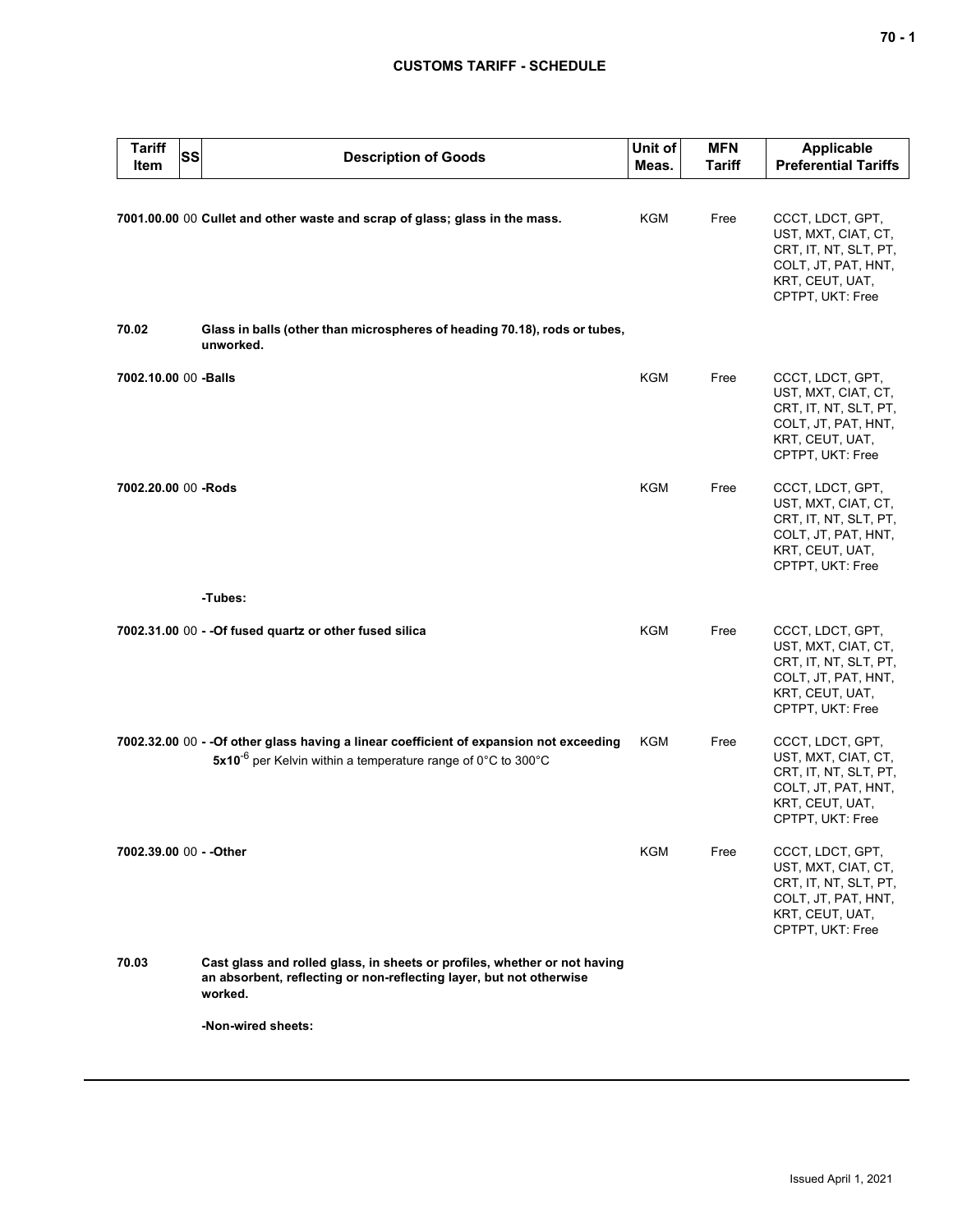| <b>Tariff</b><br><b>SS</b><br>Item | <b>Description of Goods</b>                                                                                                                                          | Unit of<br>Meas.  | <b>MFN</b><br>Tariff | Applicable<br><b>Preferential Tariffs</b>                                                                                      |
|------------------------------------|----------------------------------------------------------------------------------------------------------------------------------------------------------------------|-------------------|----------------------|--------------------------------------------------------------------------------------------------------------------------------|
|                                    | 7003.12.00 00 - -Coloured throughout the mass (body tinted), opacified, flashed or<br>having an absorbent, reflecting or non-reflecting layer                        | <b>MTK</b>        | Free                 | CCCT, LDCT, GPT,<br>UST, MXT, CIAT, CT,<br>CRT, IT, NT, SLT, PT,<br>COLT, JT, PAT, HNT,<br>KRT, CEUT, UAT,<br>CPTPT, UKT: Free |
| 7003.19.00 00 - - Other            |                                                                                                                                                                      | MTK               | Free                 | CCCT, LDCT, GPT,<br>UST, MXT, CIAT, CT,<br>CRT. IT. NT. SLT. PT.<br>COLT, JT, PAT, HNT,<br>KRT, CEUT, UAT,<br>CPTPT, UKT: Free |
|                                    | 7003.20.00 00 - Wired sheets                                                                                                                                         | <b>MTK</b>        | Free                 | CCCT, LDCT, GPT,<br>UST, MXT, CIAT, CT,<br>CRT, IT, NT, SLT, PT,<br>COLT, JT, PAT, HNT,<br>KRT, CEUT, UAT,<br>CPTPT, UKT: Free |
| 7003.30.00 00 - Profiles           |                                                                                                                                                                      |                   | Free                 | CCCT, LDCT, GPT,<br>UST, MXT, CIAT, CT,<br>CRT, IT, NT, SLT, PT,<br>COLT, JT, PAT, HNT,<br>KRT, CEUT, UAT,<br>CPTPT, UKT: Free |
| 70.04                              | Drawn glass and blown glass, in sheets, whether or not having an<br>absorbent, reflecting or non-reflecting layer, but not otherwise worked.                         |                   |                      |                                                                                                                                |
|                                    | 7004.20.00 00 -Glass, coloured throughout the mass (body tinted), opacified, flashed<br>or having an absorbent, reflecting or non-reflecting layer                   | MTK               | Free                 | CCCT, LDCT, GPT,<br>UST, MXT, CIAT, CT,<br>CRT, IT, NT, SLT, PT,<br>COLT, JT, PAT, HNT,<br>KRT, CEUT, UAT,<br>CPTPT, UKT: Free |
|                                    | 7004.90.00 00 - Other glass                                                                                                                                          | MTK               | Free                 | CCCT, LDCT, GPT,<br>UST, MXT, CIAT, CT,<br>CRT, IT, NT, SLT, PT,<br>COLT, JT, PAT, HNT,<br>KRT, CEUT, UAT,<br>CPTPT, UKT: Free |
| 70.05                              | Float glass and surface ground or polished glass, in sheets, whether or<br>not having an absorbent, reflecting or non-reflecting layer, but not<br>otherwise worked. |                   |                      |                                                                                                                                |
| 7005.10.00                         | -Non-wired glass, having an absorbent, reflecting or non-reflecting layer                                                                                            |                   | Free                 | CCCT, LDCT, GPT,<br>UST, MXT, CIAT, CT,<br>CRT, IT, NT, SLT, PT,<br>COLT, JT, PAT, HNT,<br>KRT, CEUT, UAT,<br>CPTPT, UKT: Free |
|                                    |                                                                                                                                                                      | <b>MTK</b><br>MTK |                      |                                                                                                                                |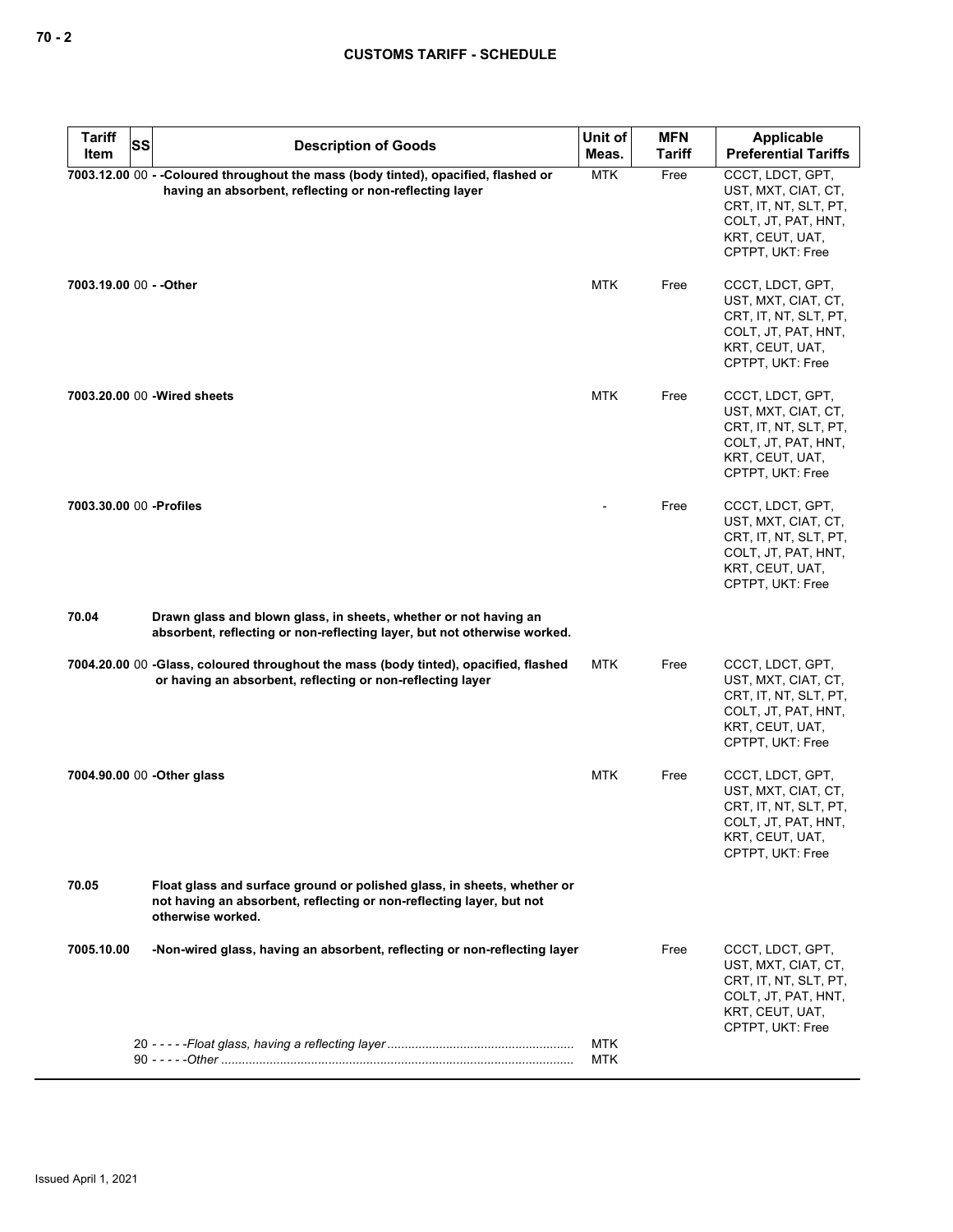| <b>Tariff</b><br>ltem | <b>SS</b> | <b>Description of Goods</b>                                                                                                                                                                                                                                                       | Unit of<br>Meas.                                                                 | <b>MFN</b><br>Tariff | <b>Applicable</b><br><b>Preferential Tariffs</b>                                                                               |
|-----------------------|-----------|-----------------------------------------------------------------------------------------------------------------------------------------------------------------------------------------------------------------------------------------------------------------------------------|----------------------------------------------------------------------------------|----------------------|--------------------------------------------------------------------------------------------------------------------------------|
|                       |           | -Other non-wired glass:                                                                                                                                                                                                                                                           |                                                                                  |                      |                                                                                                                                |
| 7005.21.00            |           | - -Coloured throughout the mass (body tinted), opacified, flashed or<br>merely surface ground                                                                                                                                                                                     |                                                                                  | Free                 | CCCT, LDCT, GPT,<br>UST, MXT, CIAT, CT,<br>CRT, IT, NT, SLT, PT,<br>COLT, JT, PAT, HNT,<br>KRT, CEUT, UAT,<br>CPTPT, UKT: Free |
|                       |           | -----Float glass, coloured green throughout the mass:                                                                                                                                                                                                                             | <b>MTK</b><br><b>MTK</b><br><b>MTK</b>                                           |                      |                                                                                                                                |
| 7005.29.00            |           | - -Other                                                                                                                                                                                                                                                                          |                                                                                  | Free                 | CCCT, LDCT, GPT,<br>UST, MXT, CIAT, CT,<br>CRT, IT, NT, SLT, PT,<br>COLT, JT, PAT, HNT,<br>KRT, CEUT, UAT,<br>CPTPT, UKT: Free |
|                       |           | 30 - - - - - Of a thickness exceeding 3 mm but not exceeding 4 mm<br>40 - - - - - Of a thickness exceeding 4 mm but not exceeding 5 mm<br>50 - - - - - Of a thickness exceeding 5 mm but not exceeding 6 mm<br>60 - - - - - Of a thickness exceeding 6 mm but not exceeding 10 mm | <b>MTK</b><br><b>MTK</b><br><b>MTK</b><br><b>MTK</b><br><b>MTK</b><br><b>MTK</b> |                      |                                                                                                                                |
|                       |           | 7005.30.00 00 - Wired glass                                                                                                                                                                                                                                                       | <b>MTK</b>                                                                       | Free                 | CCCT, LDCT, GPT,<br>UST, MXT, CIAT, CT,<br>CRT, IT, NT, SLT, PT,<br>COLT, JT, PAT, HNT,<br>KRT, CEUT, UAT,<br>CPTPT, UKT: Free |
|                       |           | 7006.00.00 00 Glass of heading 70.03, 70.04 or 70.05, bent, edge-worked, engraved,<br>drilled, enamelled or otherwise worked, but not framed or fitted with<br>other materials.                                                                                                   | MTK                                                                              | Free                 | CCCT, LDCT, GPT,<br>UST, MXT, CIAT, CT,<br>CRT, IT, NT, SLT, PT,<br>COLT, JT, PAT, HNT,<br>KRT, CEUT, UAT,<br>CPTPT, UKT: Free |
| 70.07                 |           | Safety glass, consisting of toughened (tempered) or laminated glass.                                                                                                                                                                                                              |                                                                                  |                      |                                                                                                                                |
|                       |           | -Toughened (tempered) safety glass:                                                                                                                                                                                                                                               |                                                                                  |                      |                                                                                                                                |
|                       |           | 7007.11.00 00 - - Of size and shape suitable for incorporation in vehicles, aircraft,<br>spacecraft or vessels                                                                                                                                                                    | <b>MTK</b>                                                                       | Free                 | CCCT, LDCT, GPT,<br>UST, MXT, CIAT, CT,<br>CRT, IT, NT, SLT, PT,<br>COLT, JT, PAT, HNT,<br>KRT, CEUT, UAT,<br>CPTPT, UKT: Free |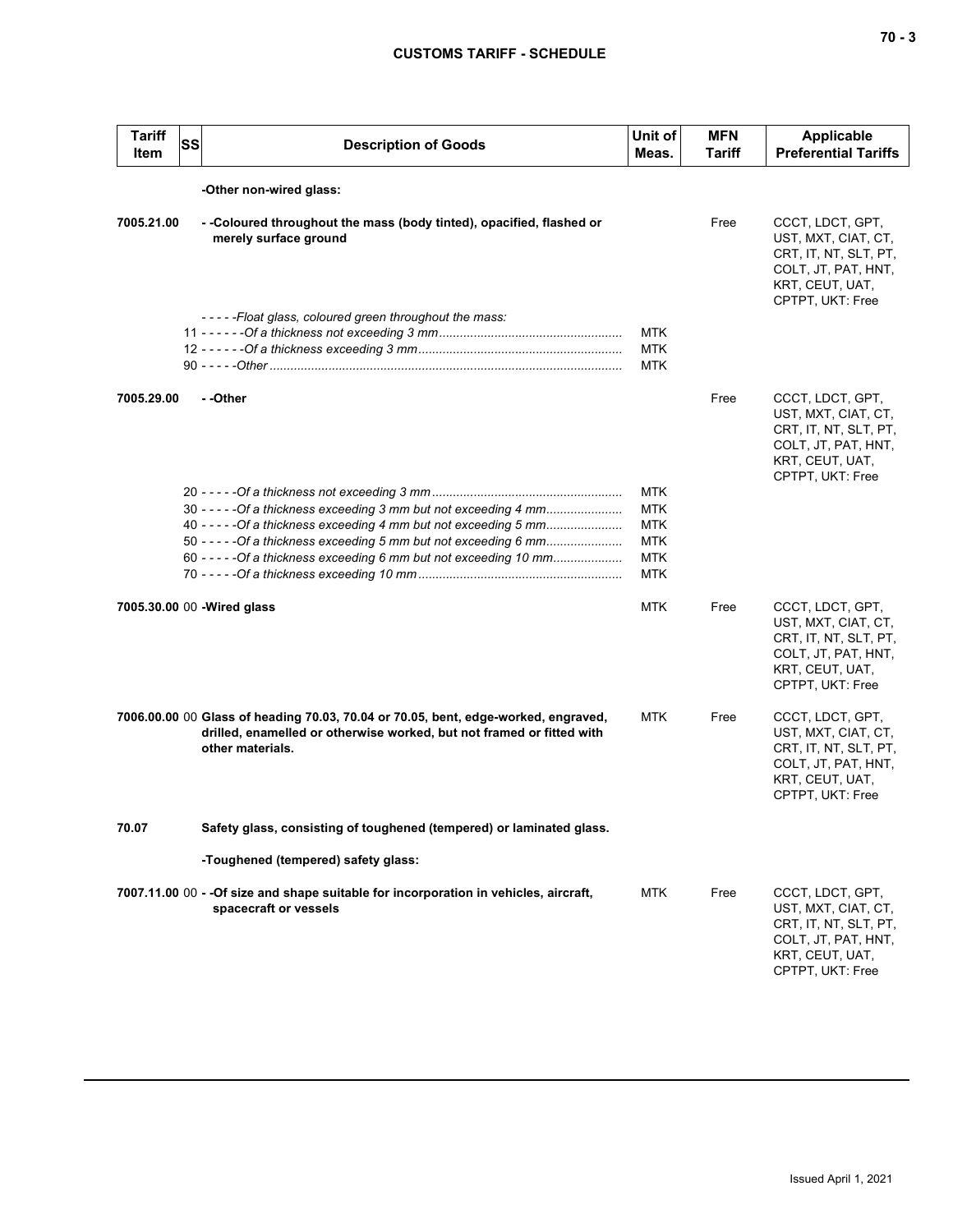| <b>Tariff</b><br>Item   | SS | <b>Description of Goods</b>                                                                      | Unit of<br>Meas.         | <b>MFN</b><br>Tariff | Applicable<br><b>Preferential Tariffs</b>                                                                                      |
|-------------------------|----|--------------------------------------------------------------------------------------------------|--------------------------|----------------------|--------------------------------------------------------------------------------------------------------------------------------|
| 7007.19.00              |    | --Other                                                                                          |                          | Free                 | CCCT, LDCT, GPT,<br>UST, MXT, CIAT, CT,<br>CRT, IT, NT, SLT, PT,<br>COLT, JT, PAT, HNT,<br>KRT, CEUT, UAT,<br>CPTPT, UKT: Free |
|                         |    |                                                                                                  | <b>MTK</b>               |                      |                                                                                                                                |
|                         |    | -----Other, colourless:                                                                          | <b>MTK</b>               |                      |                                                                                                                                |
|                         |    |                                                                                                  | <b>MTK</b>               |                      |                                                                                                                                |
|                         |    |                                                                                                  | <b>MTK</b>               |                      |                                                                                                                                |
|                         |    | -Laminated safety glass:                                                                         |                          |                      |                                                                                                                                |
| 7007.21.00              |    | - - Of size and shape suitable for incorporation in vehicles, aircraft,<br>spacecraft or vessels |                          | Free                 | CCCT, LDCT, GPT,<br>UST, MXT, CIAT, CT,<br>CRT, IT, NT, SLT, PT,<br>COLT, JT, PAT, HNT,<br>KRT, CEUT, UAT,<br>CPTPT, UKT: Free |
|                         |    |                                                                                                  | <b>MTK</b>               |                      |                                                                                                                                |
|                         |    |                                                                                                  | MTK                      |                      |                                                                                                                                |
| 7007.29.00 00 - - Other |    |                                                                                                  | <b>MTK</b>               | Free                 | CCCT, LDCT, GPT,<br>UST, MXT, CIAT, CT,<br>CRT, IT, NT, SLT, PT,<br>COLT, JT, PAT, HNT,<br>KRT, CEUT, UAT,<br>CPTPT, UKT: Free |
|                         |    | 7008.00.00 00 Multiple-walled insulating units of glass.                                         | MTK                      | Free                 | CCCT, LDCT, GPT,<br>UST, MXT, CIAT, CT,<br>CRT, IT, NT, SLT, PT,<br>COLT, JT, PAT, HNT,<br>KRT, CEUT, UAT,<br>CPTPT, UKT: Free |
| 70.09                   |    | Glass mirrors, whether or not framed, including rear-view mirrors.                               |                          |                      |                                                                                                                                |
| 7009.10.00              |    | -Rear-view mirrors for vehicles                                                                  |                          | Free                 | CCCT, LDCT, GPT,<br>UST, MXT, CIAT, CT,<br>CRT, IT, NT, SLT, PT,<br>COLT, JT, PAT, HNT,<br>KRT, CEUT, UAT,<br>CPTPT, UKT: Free |
|                         |    |                                                                                                  | <b>NMB</b>               |                      |                                                                                                                                |
|                         |    | - - - - - Exterior:                                                                              |                          |                      |                                                                                                                                |
|                         |    |                                                                                                  | <b>NMB</b><br><b>NMB</b> |                      |                                                                                                                                |
|                         |    |                                                                                                  |                          |                      |                                                                                                                                |

**-Other:**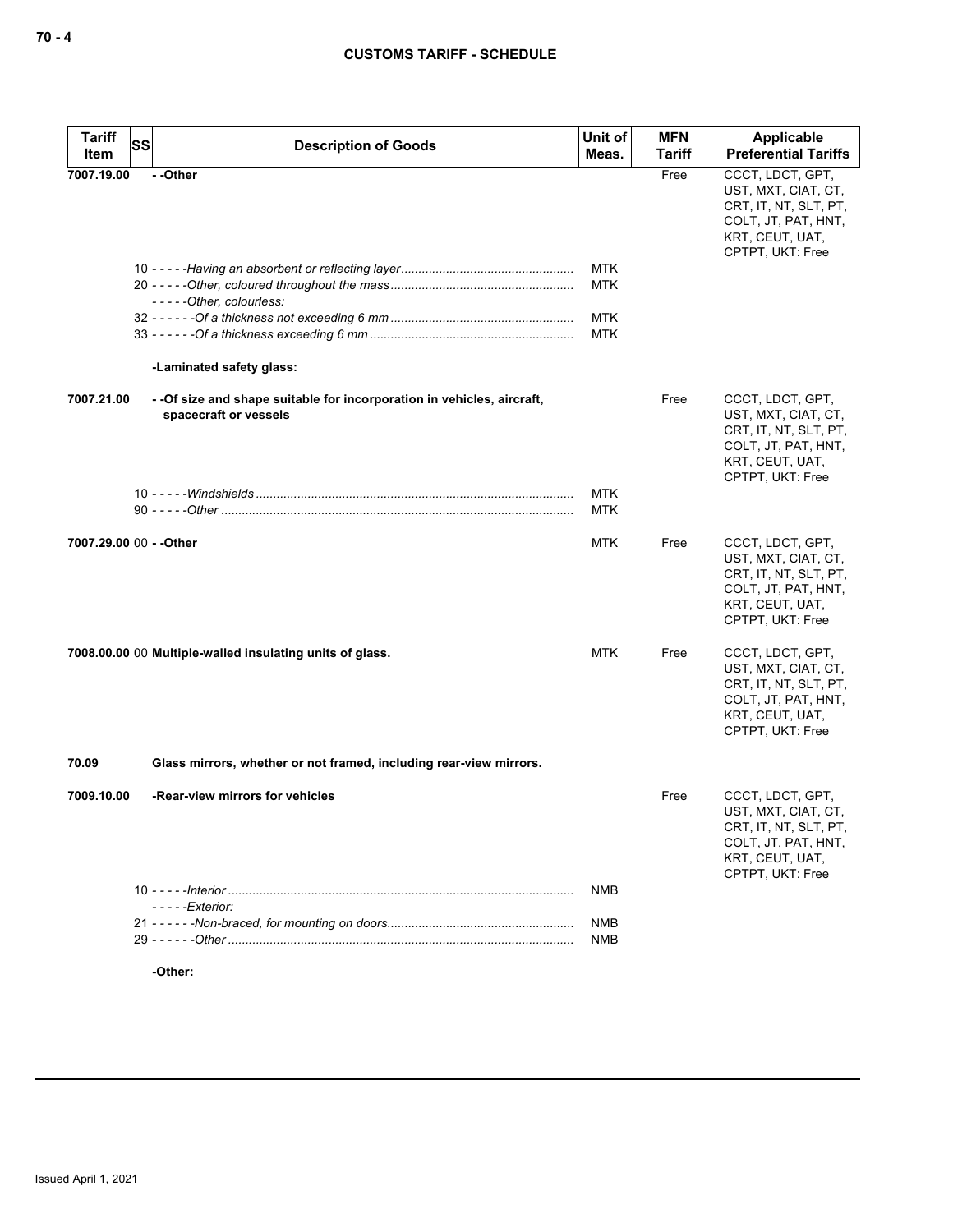| <b>Tariff</b> | SS                                                                                                                                                                                                                            | Unit of    | <b>MFN</b>    | <b>Applicable</b>                                                                                                              |
|---------------|-------------------------------------------------------------------------------------------------------------------------------------------------------------------------------------------------------------------------------|------------|---------------|--------------------------------------------------------------------------------------------------------------------------------|
| Item          | <b>Description of Goods</b>                                                                                                                                                                                                   | Meas.      | <b>Tariff</b> | <b>Preferential Tariffs</b>                                                                                                    |
|               | 7009.91.00 00 - - Unframed                                                                                                                                                                                                    | <b>MTK</b> | Free          | CCCT, LDCT, GPT,<br>UST, MXT, CIAT, CT,<br>CRT, IT, NT, SLT, PT,<br>COLT, JT, PAT, HNT,<br>KRT, CEUT, UAT,<br>CPTPT, UKT: Free |
|               | 7009.92.00 00 - - Framed                                                                                                                                                                                                      | <b>NMB</b> | Free          | CCCT, LDCT, GPT,<br>UST, MXT, CIAT, CT,<br>CRT, IT, NT, SLT, PT,<br>COLT, JT, PAT, HNT,<br>KRT, CEUT, UAT,<br>CPTPT, UKT: Free |
| 70.10         | Carboys, bottles, flasks, jars, pots, phials, ampoules and other<br>containers, of glass, of a kind used for the conveyance or packing of<br>goods; preserving jars of glass; stoppers, lids and other closures, of<br>glass. |            |               |                                                                                                                                |
|               | 7010.10.00 00 - Ampoules                                                                                                                                                                                                      | <b>GRO</b> | Free          | CCCT, LDCT, GPT,<br>UST, MXT, CIAT, CT,<br>CRT, IT, NT, SLT, PT,<br>COLT, JT, PAT, HNT,<br>KRT, CEUT, UAT,<br>CPTPT, UKT: Free |
|               | 7010.20.00 00 -Stoppers, lids and other closures                                                                                                                                                                              | GRO        | Free          | CCCT, LDCT, GPT,<br>UST, MXT, CIAT, CT,<br>CRT, IT, NT, SLT, PT,<br>COLT, JT, PAT, HNT,<br>KRT, CEUT, UAT,<br>CPTPT, UKT: Free |
| 7010.90.00    | -Other                                                                                                                                                                                                                        |            | Free          | CCCT, LDCT, GPT,<br>UST, MXT, CIAT, CT,<br>CRT, IT, NT, SLT, PT,<br>COLT, JT, PAT, HNT,<br>KRT, CEUT, UAT,<br>CPTPT, UKT: Free |
|               | -----Food preserve containers:<br>21 - - - - - - - Having a wide mouth, outside diameter of 38 mm or more                                                                                                                     | GRO        |               |                                                                                                                                |
|               | $29 - - - - - Other$ .<br>- - - - -Other:                                                                                                                                                                                     | <b>GRO</b> |               |                                                                                                                                |
|               |                                                                                                                                                                                                                               | GRO        |               |                                                                                                                                |
|               |                                                                                                                                                                                                                               | GRO        |               |                                                                                                                                |
|               |                                                                                                                                                                                                                               | GRO<br>GRO |               |                                                                                                                                |
|               | 96 - - - - - - Having a wide mouth, outside diameter of 38 mm or more                                                                                                                                                         | GRO        |               |                                                                                                                                |
|               |                                                                                                                                                                                                                               | <b>GRO</b> |               |                                                                                                                                |
| 70.11         | Glass envelopes (including bulbs and tubes), open, and glass parts<br>thereof, without fittings, for electric lamps, cathode-ray tubes or the like.                                                                           |            |               |                                                                                                                                |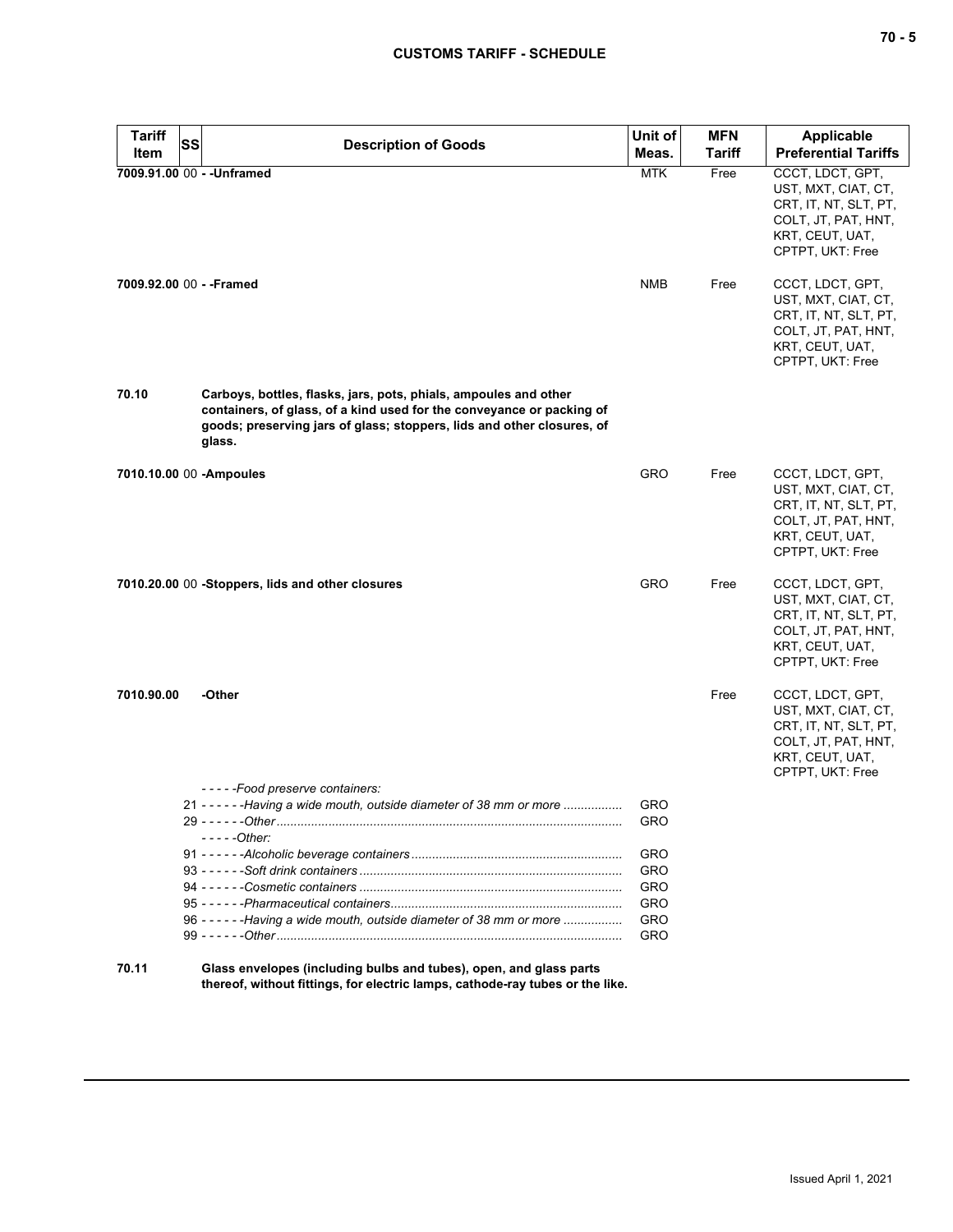| <b>Tariff</b><br><b>SS</b><br><b>Item</b> | <b>Description of Goods</b>                                                                                                                           | Unit of<br>Meas.  | <b>MFN</b><br>Tariff | Applicable<br><b>Preferential Tariffs</b>                                                                                      |
|-------------------------------------------|-------------------------------------------------------------------------------------------------------------------------------------------------------|-------------------|----------------------|--------------------------------------------------------------------------------------------------------------------------------|
|                                           | 7011.10.00 00 -For electric lighting                                                                                                                  | <b>MIL</b>        | Free                 | CCCT, LDCT, GPT,<br>UST, MXT, CIAT, CT,<br>CRT, IT, NT, SLT, PT,<br>COLT, JT, PAT, HNT,<br>KRT, CEUT, UAT,<br>CPTPT, UKT: Free |
| 7011.20                                   | -For cathode-ray tubes                                                                                                                                |                   |                      |                                                                                                                                |
|                                           | 7011.20.10 00 - - - Cones (funnels)                                                                                                                   | <b>NMB</b>        | Free                 | CCCT, LDCT, GPT,<br>UST, MXT, CIAT, CT,<br>CRT, IT, NT, SLT, PT,<br>COLT, JT, PAT, HNT,<br>KRT, CEUT, UAT,<br>CPTPT, UKT: Free |
| 7011.20.90 00 - - - Other                 |                                                                                                                                                       | <b>NMB</b>        | Free                 | CCCT, LDCT, GPT,<br>UST, MXT, CIAT, CT,<br>CRT, IT, NT, SLT, PT,<br>COLT, JT, PAT, HNT,<br>KRT, CEUT, UAT,<br>CPTPT, UKT: Free |
| 7011.90.00 00 -Other                      |                                                                                                                                                       |                   | Free                 | CCCT, LDCT, GPT,<br>UST, MXT, CIAT, CT,<br>CRT, IT, NT, SLT, PT,<br>COLT, JT, PAT, HNT,<br>KRT, CEUT, UAT,<br>CPTPT, UKT: Free |
| 70.13                                     | Glassware of a kind used for table, kitchen, toilet, office, indoor<br>decoration or similar purposes (other than that of heading 70.10 or<br>70.18). |                   |                      |                                                                                                                                |
|                                           | 7013.10.00 00 - Of glass-ceramics                                                                                                                     | <b>NMB</b>        | Free                 | CCCT, LDCT, GPT,<br>UST, MXT, CIAT, CT,<br>CRT, IT, NT, SLT, PT,<br>COLT, JT, PAT, HNT,<br>KRT, CEUT, UAT,<br>CPTPT, UKT: Free |
|                                           | -Stemware drinking glasses, other than of glass-ceramics:                                                                                             |                   |                      |                                                                                                                                |
| 7013.22.00                                | -- Of lead crystal                                                                                                                                    |                   | Free                 | CCCT, LDCT, GPT,<br>UST, MXT, CIAT, CT,<br>CRT, IT, NT, SLT, PT,<br>COLT, JT, PAT, HNT,<br>KRT, CEUT, UAT,<br>CPTPT, UKT: Free |
|                                           |                                                                                                                                                       | NMB<br><b>NMB</b> |                      |                                                                                                                                |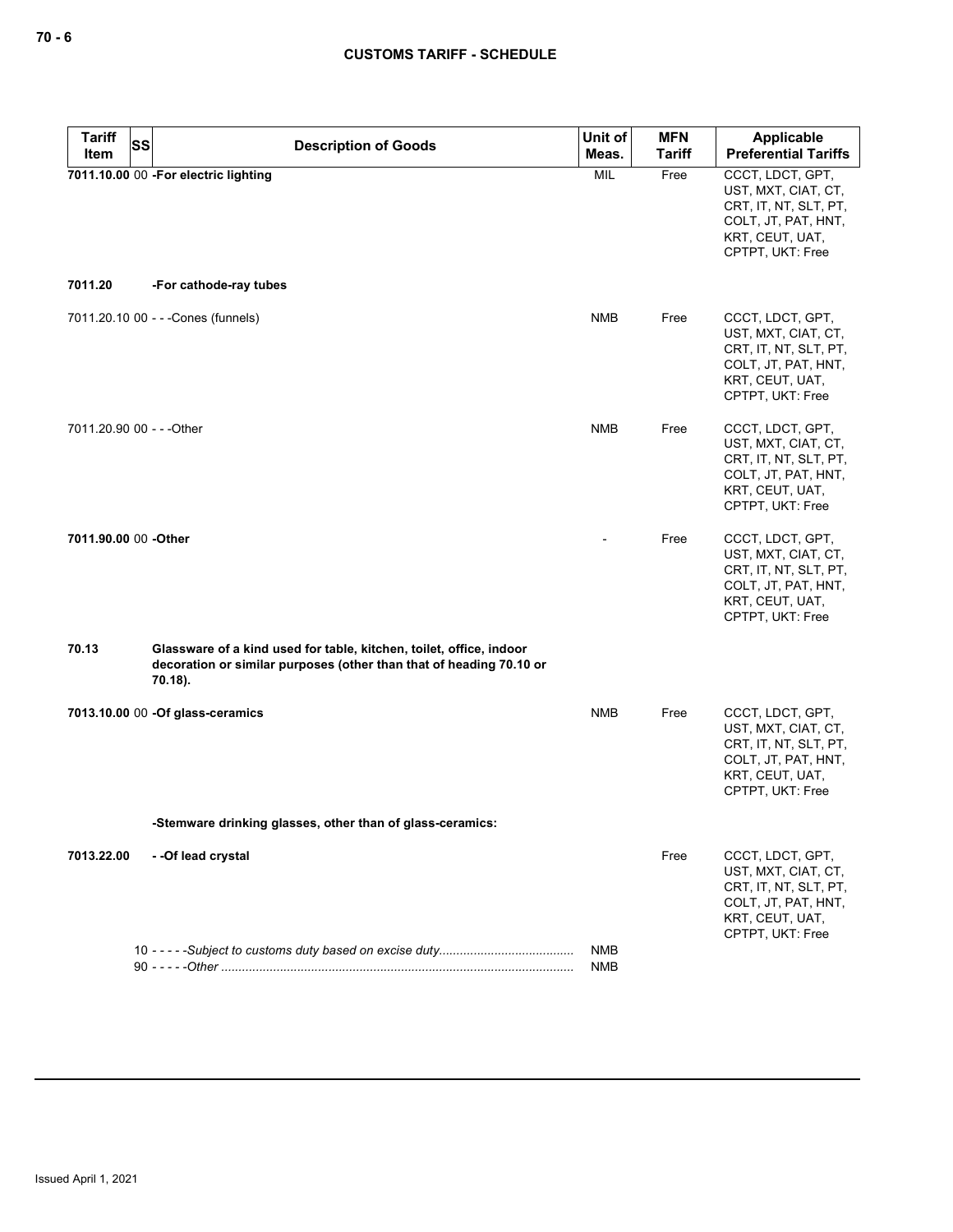| ×<br>۰. |  |  |
|---------|--|--|
|---------|--|--|

| <b>Tariff</b><br><b>SS</b> | <b>Description of Goods</b>                                                                                                                                    | Unit of                         | <b>MFN</b>    | <b>Applicable</b>                                                                                                              |
|----------------------------|----------------------------------------------------------------------------------------------------------------------------------------------------------------|---------------------------------|---------------|--------------------------------------------------------------------------------------------------------------------------------|
| Item                       |                                                                                                                                                                | Meas.                           | <b>Tariff</b> | <b>Preferential Tariffs</b>                                                                                                    |
| 7013.28.00 00 - - Other    | -Other drinking glasses, other than of glass-ceramics:                                                                                                         | <b>NMB</b>                      | Free          | CCCT, LDCT, GPT,<br>UST, MXT, CIAT, CT,<br>CRT, IT, NT, SLT, PT,<br>COLT, JT, PAT, HNT,<br>KRT, CEUT, UAT,<br>CPTPT, UKT: Free |
|                            |                                                                                                                                                                |                                 |               |                                                                                                                                |
|                            | 7013.33.00 00 - - Of lead crystal                                                                                                                              | <b>NMB</b>                      | Free          | CCCT, LDCT, GPT,<br>UST, MXT, CIAT, CT,<br>CRT, IT, NT, SLT, PT,<br>COLT, JT, PAT, HNT,<br>KRT, CEUT, UAT,<br>CPTPT, UKT: Free |
| 7013.37.00 00 - - Other    |                                                                                                                                                                | <b>NMB</b>                      | Free          | CCCT, LDCT, GPT,<br>UST, MXT, CIAT, CT,<br>CRT, IT, NT, SLT, PT,<br>COLT, JT, PAT, HNT,<br>KRT, CEUT, UAT,<br>CPTPT, UKT: Free |
|                            | -Glassware of a kind used for table (other than drinking glasses) or<br>kitchen purposes, other than of glass-ceramics:                                        |                                 |               |                                                                                                                                |
| 7013.41.00                 | - -Of lead crystal                                                                                                                                             |                                 | Free          | CCCT, LDCT, GPT,<br>UST, MXT, CIAT, CT,<br>CRT, IT, NT, SLT, PT,<br>COLT, JT, PAT, HNT,<br>KRT, CEUT, UAT,<br>CPTPT, UKT: Free |
|                            | 20 - - - - - Decanters, subject to customs duty based on excise duty                                                                                           | <b>NMB</b><br><b>NMB</b>        |               |                                                                                                                                |
|                            | 7013.42.00 00 - - Of glass having a linear coefficient of expansion not exceding 5 x 10 <sup>-6</sup><br>per Kelvin within a temperature range of 0°C to 300°C | <b>NMB</b>                      | Free          | CCCT, LDCT, GPT,<br>UST, MXT, CIAT, CT,<br>CRT, IT, NT, SLT, PT,<br>COLT, JT, PAT, HNT,<br>KRT, CEUT, UAT,<br>CPTPT, UKT: Free |
| 7013.49.00                 | - -Other                                                                                                                                                       |                                 | Free          | CCCT, LDCT, GPT,<br>UST, MXT, CIAT, CT,<br>CRT, IT, NT, SLT, PT,<br>COLT, JT, PAT, HNT,<br>KRT, CEUT, UAT,<br>CPTPT, UKT: Free |
|                            | 30 - - - - - Decanters, subject to customs duty based on excise duty<br>50 -----Coffee mugs, beer mugs, tankards, shot glasses and mixing glasses              | NMB<br><b>NMB</b><br>NMB<br>NMB |               |                                                                                                                                |
|                            | -Other glassware:                                                                                                                                              |                                 |               |                                                                                                                                |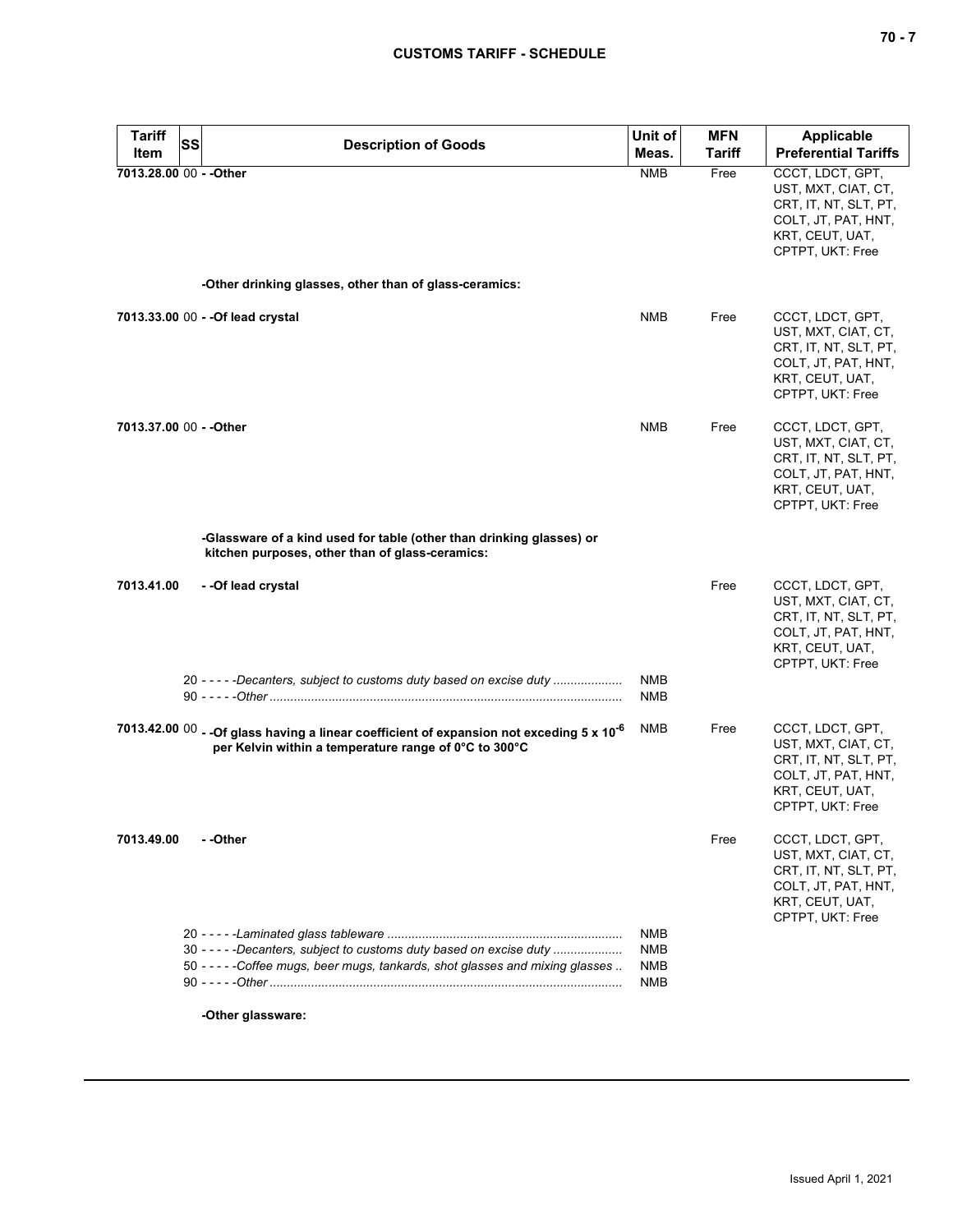| <b>Tariff</b><br>Item | SS | <b>Description of Goods</b>                                                                                                                                                                                                                                                                                                                                      | Unit of<br>Meas.  | <b>MFN</b><br><b>Tariff</b> | Applicable<br><b>Preferential Tariffs</b>                                                                                      |
|-----------------------|----|------------------------------------------------------------------------------------------------------------------------------------------------------------------------------------------------------------------------------------------------------------------------------------------------------------------------------------------------------------------|-------------------|-----------------------------|--------------------------------------------------------------------------------------------------------------------------------|
|                       |    | 7013.91.00 00 - - Of lead crystal                                                                                                                                                                                                                                                                                                                                | <b>NMB</b>        | Free                        | CCCT, LDCT, GPT,<br>UST, MXT, CIAT, CT,<br>CRT, IT, NT, SLT, PT,<br>COLT, JT, PAT, HNT,<br>KRT, CEUT, UAT,<br>CPTPT, UKT: Free |
| 7013.99.00            |    | - -Other                                                                                                                                                                                                                                                                                                                                                         |                   | Free                        | CCCT, LDCT, GPT,<br>UST, MXT, CIAT, CT,<br>CRT, IT, NT, SLT, PT,<br>COLT, JT, PAT, HNT,<br>KRT, CEUT, UAT,<br>CPTPT, UKT: Free |
|                       |    |                                                                                                                                                                                                                                                                                                                                                                  | NMB<br>NMB<br>NMB |                             |                                                                                                                                |
| 7014.00.00            |    | Signalling glassware and optical elements of glass (other than those of<br>heading 70.15), not optically worked.                                                                                                                                                                                                                                                 |                   | Free                        | CCCT, LDCT, GPT,<br>UST, MXT, CIAT, CT,<br>CRT, IT, NT, SLT, PT,<br>COLT, JT, PAT, HNT,<br>KRT, CEUT, UAT,<br>CPTPT, UKT: Free |
|                       |    |                                                                                                                                                                                                                                                                                                                                                                  | NMB               |                             |                                                                                                                                |
|                       |    |                                                                                                                                                                                                                                                                                                                                                                  |                   |                             |                                                                                                                                |
| 70.15                 |    | Clock or watch glasses and similar glasses, glasses for non-corrective<br>or corrective spectacles, curved, bent, hollowed or the like, not optically<br>worked; hollow glass spheres and their segments, for the manufacture<br>of such glasses.                                                                                                                |                   |                             |                                                                                                                                |
|                       |    | 7015.10.00 00 -Glasses for corrective spectacles                                                                                                                                                                                                                                                                                                                 | NMB               | Free                        | CCCT, LDCT, GPT,<br>UST, MXT, CIAT, CT,<br>CRT, IT, NT, SLT, PT,<br>COLT, JT, PAT, HNT,<br>KRT, CEUT, UAT,<br>CPTPT, UKT: Free |
| 7015.90.00 00 - Other |    |                                                                                                                                                                                                                                                                                                                                                                  |                   | Free                        | CCCT, LDCT, GPT,<br>UST, MXT, CIAT, CT,<br>CRT, IT, NT, SLT, PT,<br>COLT, JT, PAT, HNT,<br>KRT, CEUT, UAT,<br>CPTPT, UKT: Free |
| 70.16                 |    | Paving blocks, slabs, bricks, squares, tiles and other articles of pressed<br>or moulded glass, whether or not wired, of a kind used for building or<br>construction purposes; glass cubes and other glass smallwares,<br>whether or not on a backing, for mosaics or similar decorative<br>purposes; leaded lights and the like; multicellular or foam glass in |                   |                             |                                                                                                                                |

**blocks, panels, plates, shells or similar forms.**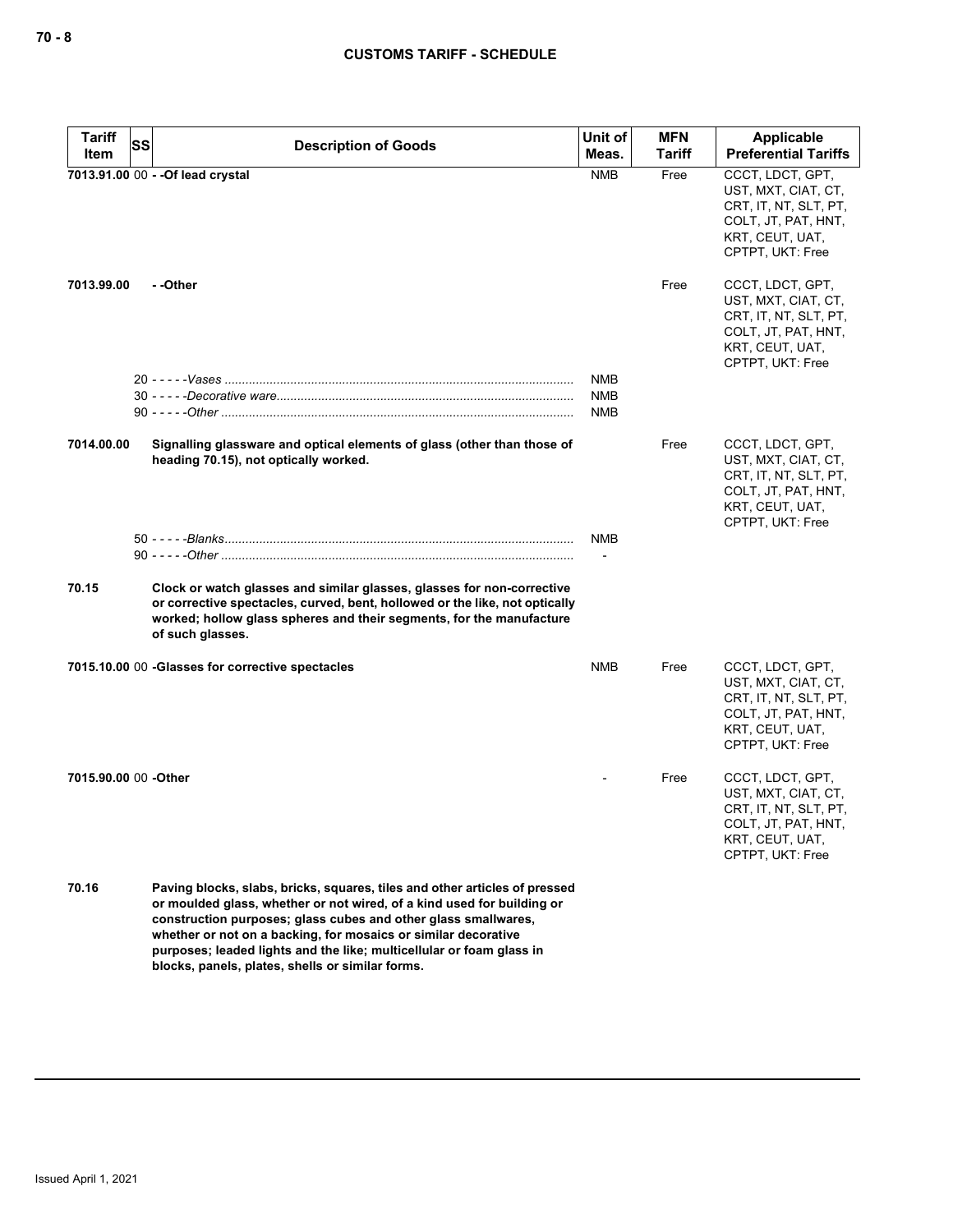# **CUSTOMS TARIFF - SCHEDULE**

| <b>SS</b><br><b>Description of Goods</b><br>Item                                                                                                                                                                                                                                                                                                                     | Meas. | <b>Tariff</b> | Applicable<br><b>Preferential Tariffs</b>                                                                                      |
|----------------------------------------------------------------------------------------------------------------------------------------------------------------------------------------------------------------------------------------------------------------------------------------------------------------------------------------------------------------------|-------|---------------|--------------------------------------------------------------------------------------------------------------------------------|
| 7016.10.00 00 -Glass cubes and other glass smallwares, whether or not on a backing,<br>for mosaics or similar decorative purposes                                                                                                                                                                                                                                    |       | Free          | CCCT, LDCT, GPT,<br>UST, MXT, CIAT, CT,<br>CRT, IT, NT, SLT, PT,<br>COLT, JT, PAT, HNT,<br>KRT, CEUT, UAT,<br>CPTPT, UKT: Free |
| 7016.90.00 00 -Other                                                                                                                                                                                                                                                                                                                                                 |       | Free          | CCCT, LDCT, GPT,<br>UST, MXT, CIAT, CT,<br>CRT, IT, NT, SLT, PT,<br>COLT, JT, PAT, HNT,<br>KRT, CEUT, UAT,<br>CPTPT, UKT: Free |
| 70.17<br>Laboratory, hygienic or pharmaceutical glassware, whether or not<br>graduated or calibrated.                                                                                                                                                                                                                                                                |       |               |                                                                                                                                |
| 7017.10.00 00 -Of fused quartz or other fused silica                                                                                                                                                                                                                                                                                                                 |       | Free          | CCCT, LDCT, GPT,<br>UST, MXT, CIAT, CT,<br>CRT, IT, NT, SLT, PT,<br>COLT, JT, PAT, HNT,<br>KRT, CEUT, UAT,<br>CPTPT, UKT: Free |
| 7017.20.00 00 -Of other glass having a linear coefficient of expansion not exceeding<br>5x10 <sup>-6</sup> per Kelvin within a temperature range of 0°C to 300°C                                                                                                                                                                                                     |       | Free          | CCCT, LDCT, GPT,<br>UST, MXT, CIAT, CT,<br>CRT, IT, NT, SLT, PT,<br>COLT, JT, PAT, HNT,<br>KRT, CEUT, UAT,<br>CPTPT, UKT: Free |
| -Other<br>7017.90.00                                                                                                                                                                                                                                                                                                                                                 |       | Free          | CCCT, LDCT, GPT,<br>UST, MXT, CIAT, CT,<br>CRT, IT, NT, SLT, PT,<br>COLT, JT, PAT, HNT,<br>KRT, CEUT, UAT,<br>CPTPT, UKT: Free |
| - - - - - Other:                                                                                                                                                                                                                                                                                                                                                     |       |               |                                                                                                                                |
|                                                                                                                                                                                                                                                                                                                                                                      |       |               |                                                                                                                                |
| 70.18<br>Glass beads, imitation pearls, imitation precious or semi-precious<br>stones and similar glass smallwares, and articles thereof other than<br>imitation jewellery; glass eyes other than prosthetic articles; statuettes<br>and other ornaments of lamp-worked glass, other than imitation<br>jewellery; glass microspheres not exceeding 1 mm in diameter. |       |               |                                                                                                                                |
| 7018.10.00<br>-Glass beads, imitation pearls, imitation precious or semi-precious<br>stones and similar glass smallwares                                                                                                                                                                                                                                             |       | Free          | CCCT, LDCT, GPT,<br>UST, MXT, CIAT, CT,<br>CRT, IT, NT, SLT, PT,<br>COLT, JT, PAT, HNT,<br>KRT, CEUT, UAT,<br>CPTPT, UKT: Free |
| 20 - - - - - Glass beads, of a kind designed for hand-made articles                                                                                                                                                                                                                                                                                                  |       |               |                                                                                                                                |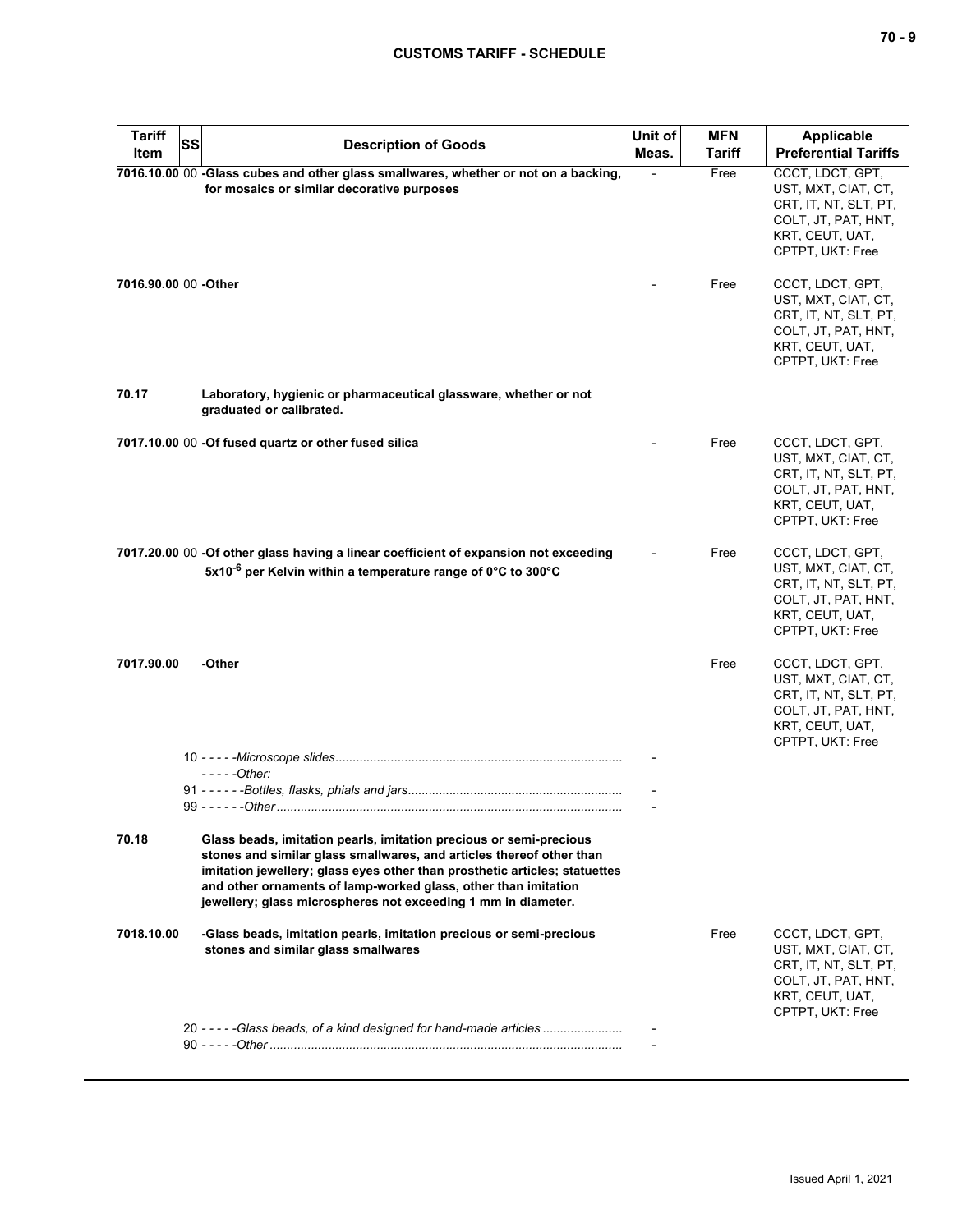| <b>Tariff</b>             | <b>SS</b> | <b>Description of Goods</b>                                                                     | Unit of           | <b>MFN</b>    | Applicable                                                                                                                     |
|---------------------------|-----------|-------------------------------------------------------------------------------------------------|-------------------|---------------|--------------------------------------------------------------------------------------------------------------------------------|
| Item                      |           |                                                                                                 | Meas.             | <b>Tariff</b> | <b>Preferential Tariffs</b>                                                                                                    |
|                           |           | 7018.20.00 00 -Glass microspheres not exceeding 1 mm in diameter                                | <b>KGM</b>        | Free          | CCCT, LDCT, GPT,<br>UST, MXT, CIAT, CT,<br>CRT, IT, NT, SLT, PT,<br>COLT, JT, PAT, HNT,<br>KRT, CEUT, UAT,<br>CPTPT, UKT: Free |
| 7018.90.00 00 -Other      |           |                                                                                                 |                   | Free          | CCCT, LDCT, GPT,<br>UST, MXT, CIAT, CT,<br>CRT, IT, NT, SLT, PT,<br>COLT, JT, PAT, HNT,<br>KRT, CEUT, UAT,<br>CPTPT, UKT: Free |
| 70.19                     |           | Glass fibres (including glass wool) and articles thereof (for example,<br>yarn, woven fabrics). |                   |               |                                                                                                                                |
|                           |           | -Slivers, rovings, yarn and chopped strands:                                                    |                   |               |                                                                                                                                |
|                           |           | 7019.11.00 00 - - Chopped strands, of a length of not more than 50 mm                           | KGM               | Free          | CCCT, LDCT, GPT,<br>UST, MXT, CIAT, CT,<br>CRT, IT, NT, SLT, PT,<br>COLT, JT, PAT, HNT,<br>KRT, CEUT, UAT,<br>CPTPT, UKT: Free |
| 7019.12.00 00 - - Rovings |           |                                                                                                 | KGM               | Free          | CCCT, LDCT, GPT,<br>UST, MXT, CIAT, CT,<br>CRT, IT, NT, SLT, PT,<br>COLT, JT, PAT, HNT,<br>KRT, CEUT, UAT,<br>CPTPT, UKT: Free |
| 7019.19.00 00 - - Other   |           |                                                                                                 | KGM               | Free          | CCCT, LDCT, GPT,<br>UST, MXT, CIAT, CT,<br>CRT, IT, NT, SLT, PT,<br>COLT, JT, PAT, HNT,<br>KRT, CEUT, UAT,<br>CPTPT, UKT: Free |
|                           |           | -Thin sheets (voiles), webs, mats, mattresses, boards and similar<br>nonwoven products:         |                   |               |                                                                                                                                |
| 7019.31.00                |           | - -Mats                                                                                         |                   | Free          | CCCT, LDCT, GPT,<br>UST, MXT, CIAT, CT,<br>CRT, IT, NT, SLT, PT,<br>COLT, JT, PAT, HNT,<br>KRT, CEUT, UAT,<br>CPTPT, UKT: Free |
|                           |           |                                                                                                 | KGM<br>KGM<br>KGM |               |                                                                                                                                |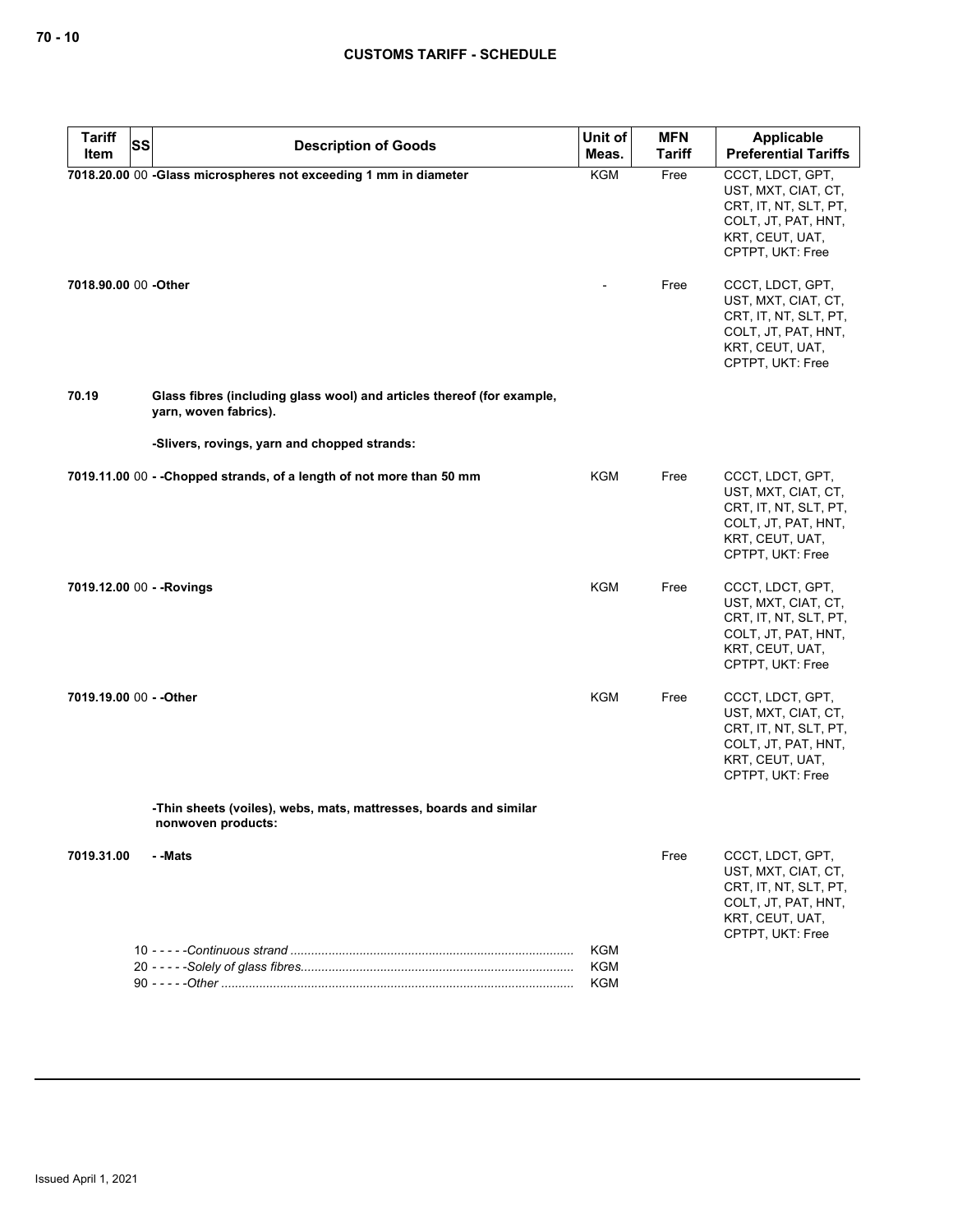## **CUSTOMS TARIFF - SCHEDULE**

| <b>Tariff</b><br>Item | <b>SS</b><br><b>Description of Goods</b>                                                                                                                             | Unit of<br>Meas. | <b>MFN</b><br><b>Tariff</b> | <b>Applicable</b><br><b>Preferential Tariffs</b>                                                                                         |
|-----------------------|----------------------------------------------------------------------------------------------------------------------------------------------------------------------|------------------|-----------------------------|------------------------------------------------------------------------------------------------------------------------------------------|
|                       | 7019.32.00 00 - - Thin sheets (voiles)                                                                                                                               | KGM              | Free                        | CCCT, LDCT, GPT,<br>UST, MXT, CIAT, CT,<br>CRT, IT, NT, SLT, PT,<br>COLT, JT, PAT, HNT,<br>KRT, CEUT, UAT,<br>CPTPT, UKT: Free           |
| 7019.39.00            | - -Other                                                                                                                                                             |                  | Free                        | CCCT, LDCT, GPT,<br>UST, MXT, CIAT, CT,<br>CRT, IT, NT, SLT, PT,<br>COLT, JT, PAT, HNT,<br>KRT, CEUT, UAT,<br>CPTPT, UKT: Free           |
|                       | -----Insulation products:                                                                                                                                            | KGM              |                             |                                                                                                                                          |
|                       |                                                                                                                                                                      |                  |                             |                                                                                                                                          |
|                       |                                                                                                                                                                      |                  |                             |                                                                                                                                          |
|                       | 7019.40.00 00 - Woven fabrics of rovings                                                                                                                             | KGM              | Free                        | AUT, NZT, CCCT, LDCT,<br>GPT, UST, MXT, CIAT,<br>CT, CRT, IT, NT, SLT,<br>PT, COLT, JT, PAT,<br>HNT, KRT, CEUT, UAT,<br>CPTPT, UKT: Free |
|                       | -Other woven fabrics:                                                                                                                                                |                  |                             |                                                                                                                                          |
|                       | 7019.51.00 00 - - Of a width not exceeding 30 cm                                                                                                                     | <b>KGM</b>       | Free                        | AUT, NZT, CCCT, LDCT,<br>GPT, UST, MXT, CIAT,<br>CT, CRT, IT, NT, SLT,<br>PT, COLT, JT, PAT,<br>HNT, KRT, CEUT, UAT,<br>CPTPT, UKT: Free |
|                       | 7019.52.00 00 - - Of a width exceeding 30 cm, plain weave, weighing less than 250 g/m <sup>2</sup> ,<br>of filaments measuring per single yarn not more than 136 tex | KGM              | Free                        | AUT, NZT, CCCT, LDCT,<br>GPT, UST, MXT, CIAT,<br>CT, CRT, IT, NT, SLT,<br>PT, COLT, JT, PAT,<br>HNT, KRT, CEUT, UAT,<br>CPTPT, UKT: Free |
| 7019.59.00            | - -Other                                                                                                                                                             |                  | Free                        | AUT, NZT, CCCT, LDCT,<br>GPT, UST, MXT, CIAT,<br>CT, CRT, IT, NT, SLT,<br>PT, COLT, JT, PAT,<br>HNT, KRT, CEUT, UAT,<br>CPTPT, UKT: Free |
|                       |                                                                                                                                                                      | KGM              |                             |                                                                                                                                          |
|                       |                                                                                                                                                                      |                  |                             |                                                                                                                                          |
| 7019.90.00            | -Other                                                                                                                                                               |                  | Free                        | CCCT, LDCT, GPT,<br>UST, MXT, CIAT, CT,<br>CRT, IT, NT, SLT, PT,<br>COLT, JT, PAT, HNT,<br>KRT, CEUT, UAT,<br>CPTPT, UKT: Free           |
|                       |                                                                                                                                                                      | KGM              |                             |                                                                                                                                          |
|                       |                                                                                                                                                                      |                  |                             |                                                                                                                                          |